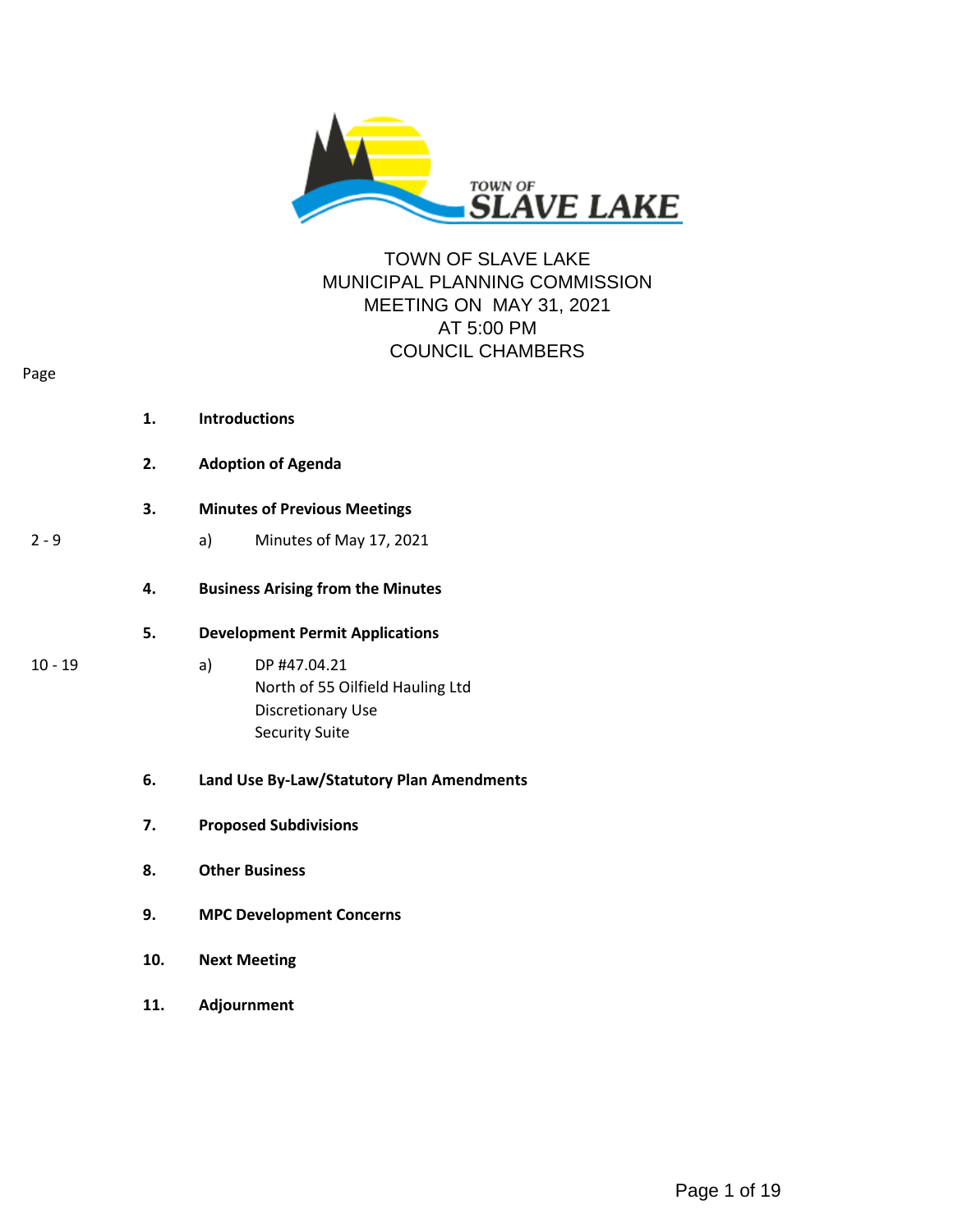

# **MUNICIPAL PLANNING COMMISSION MINUTES OF MEETING HELD MONDAY, MAY 17, 2021 @ 5:00 P.M. COUNCIL CHAMBERS**

| PRESENT:                            | S. Torresan-Chykerda, R. King, J. Brandle, and B. Ferguson                        |                |
|-------------------------------------|-----------------------------------------------------------------------------------|----------------|
| ABSENT:                             | S. Shah                                                                           |                |
| OTHERS:                             | Samantha Dyck, Acting Director of Planning & Development                          |                |
|                                     | S. Torresan-Chykerda called the meeting to order at 5:03 p.m.                     |                |
| <b>Adoption of the Agenda</b><br>1. |                                                                                   |                |
|                                     | MOVED BY B/ Ferguson to accept the agenda as presented.                           | CARRIED        |
| 2.                                  | <b>Minutes of Previous Meetings</b>                                               |                |
|                                     | MOVED BY J. Brandle to accept the minutes of April 12, 2021 meeting as presented. | <b>CARRIFD</b> |
| 3.                                  | <b>Business Arising from the Minutes</b>                                          |                |
| 4.                                  | <b>Development Permit Applications</b>                                            |                |

**a) DP #44.04.21 Taylor Kelham Discretionary Use Accessory Building Greater than 74m<sup>2</sup>**

MOVED BY B. Ferguson that the Municipal Planning Commission approves Development Permit #44.04.21 for the Accessory Building greater than 74m<sup>2</sup> in gross floor area R1C - Estate Residential District on Lot 21, Block 2, Plan 042 6627 located at 1785 Ross Street SW subject to the following conditions.

- 1. If in the progress of work on this development the landowner/applicant desires to change in any way from the terms and conditions of this development permit, he/she shall notify the Town in writing and submit amended drawings, and if necessary, shall apply for a new development permit.
- 2. The Town assumes no responsibility or liability for any inaccuracy, mistake or error of law or fact, which arises from the information supplied by or on behalf of the landowner/applicant.
- 3. If the development authorized by this development permit is not commenced and completed within eighteen (18) months from the date of issuance of this development permit, the permit is deemed to be VOID unless an extension has been granted by the Development Authority or the Municipal Planning Commission. It is the landowner/applicant's responsibility to advise the Town if the development will not be completed within the 18-month time frame and request an extension.
- 4. The Development is to comply with all Municipal, Provincial and Federal Codes and Regulations. The landowner/applicant is to obtain all necessary permits (building, fire, electrical, plumbing, gas and other disciplines) required under the authority of the Alberta Safety Codes Act from an accredited agency prior to proceeding with any construction. **A copy of the Building Permit shall be submitted to the Town**. The issuance of this development permit does not exempt the landowner/applicant from any additional requirements or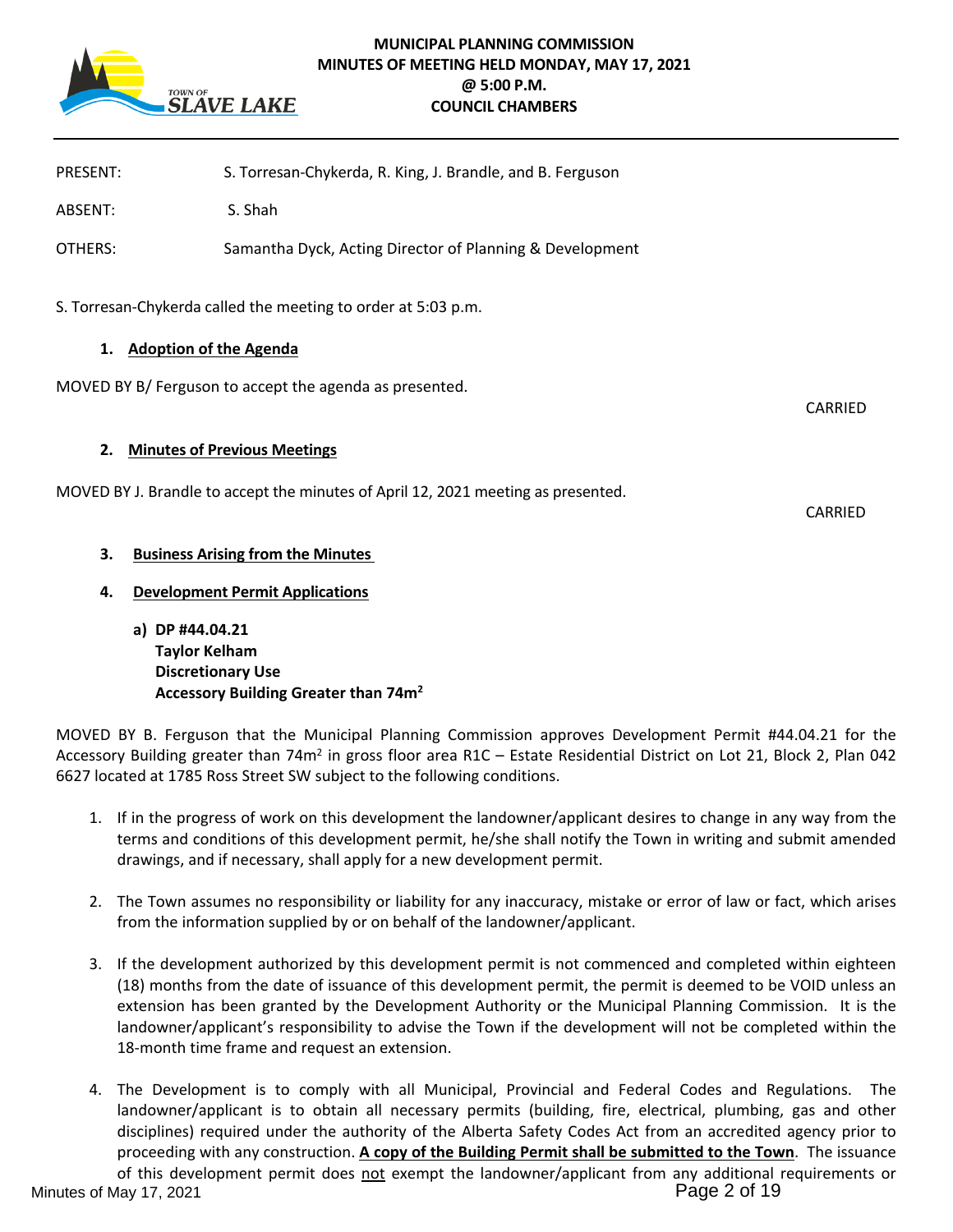approvals in any of the disciplines.

5. The landowner/applicant is to provide a development deposit in the name of the Town of Slave Lake in the amount of \$1,000.00 to guarantee the performance of all obligations under this permit. **This deposit will be refunded once all conditions of the development permit have been met.** Please note that the development deposit will be returned to the individual or company who provided it to the Town.

## **PERMIT COMPLIANCE**

6. The Landowner shall comply with the Town's Development Standards and Procedures, the Town's Policies and Procedures, the Town's municipal bylaws, the Alberta Safety Codes Act, all applicable federal and provincial legislation and any conditions of caveat, covenant, easement, or other instrument registered on title to the lands.

#### **SITE PLAN**

- 7. All structures on site must conform to the submitted and approved Site Plan and must also be in accordance with the requirements of Section 3, 55 and Section 67 of the Land Use Bylaw #22-2007; unless otherwise varied under the issuance of a development permit.
- 8. The Town will require a copy of an original Real Property Report (RPR), prepared by an Alberta Land Surveyor, for review when the entire development is complete. A variance fee ranging from \$500.00 to \$2,500.00, in accordance with the prevailing Planning Fees Bylaw, will be imposed on new construction that does not comply with the requirements of the Land Use Bylaw or the Development Permit issued.

#### **LOT GRADING & DRAINAGE**

- 9. Lot drainage and building elevation shall be in accordance with the requirements of the prevailing Land Use Bylaw. For confirmation of grades contact the Development Authority. Lots are to be graded in accordance with the approved Subdivision Lot Grading Plan and the Town of Slave Lake's Development Standard and Procedures.
- 10. The lot shall be drained so that water is not diverted onto adjacent properties. As such, all down spouts and sump pump discharge pipes shall be directed either into the front or rear yard of your property or into a side yard where a drainage swale is present. (Please see attached Brochure.)
- 11. All elevations re: grades, inverts, etc. should be field checked and taken into consideration when setting the building grades.
- 12. **The lot must be graded in accordance with the approved Lot Grading Plan.** The landowner/applicant is required to submit a Lot Grading Plan prepared by an Alberta Land Surveyor or an Engineer (prepared in accordance with the Town's Development Standards and Procedures); showing proposed lot and building grades and grade percentages, prior to commencement of construction on the site. The Lot Grading Plan will illustrate how the landowner/applicant will grade the site from the foundation of the building. Where no lot grading design for the subdivision exists, it will be the responsibility of the landowner/applicant to work with an Alberta Land Surveyor to develop a Lot Grading Plan that illustrates both existing and proposed grades. The Surveyor or Engineer shall also calculate the elevation of the foundation and stake this information along with the foundation location of the new development. **Once the lot grading is complete i.e. topsoil has been placed, the landowner/applicant is to submit to the Town a Lot Grading Certificate, as prepared by an Alberta Land Surveyor or Engineer**. The Lot Grading Certificate shall include proposed and as-built grades as well as grade percentages at the corners of the property and the foundation of the structure (at minimum). The Town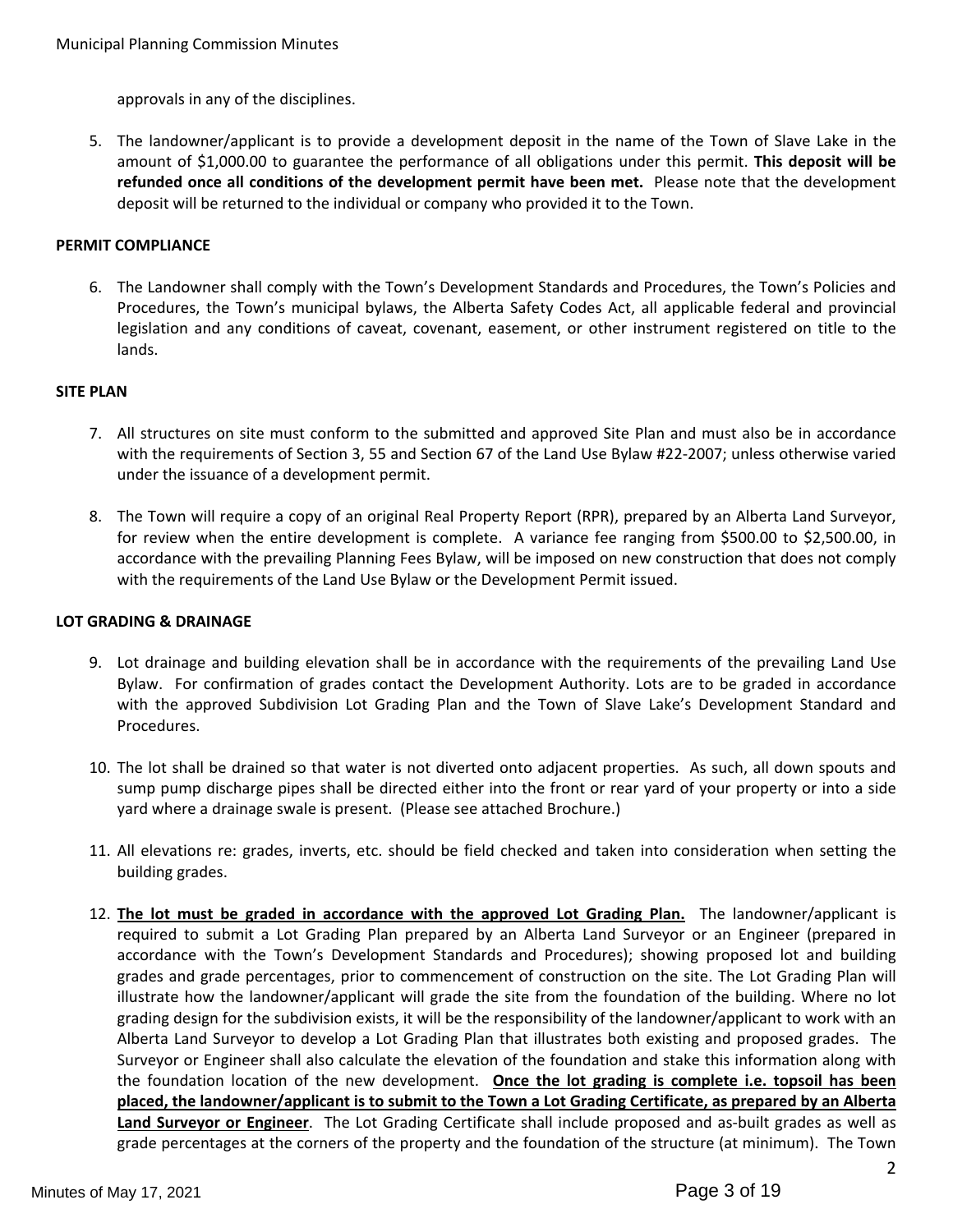will review the Lot Grading Certificate with the Lot Grading Plan and the Town's Development Standards and Procedures. Once satisfied that the lot grading has been completed in accordance with these Plans the Town will sign off on this requirement.

- 13. Lot Grading Certificates prepared at rough grade or prior to the placement of topsoil **will not be accepted by the Town**. Lot Grading Certificates must be prepared after the topsoil is placed in order for the Town to properly assess compliance with the drainage plans.
- 14. The Town will conduct two (2) Lot Grading Inspections at no charge to the landowner/applicant. All additional re-inspections required over and above the first two (2) will be charged at a rate of \$125.00 per inspection. As such, the Planning Department urges you to ensure all required work with respect to Lot Grading is completed prior to requesting an inspection.

## **SITE SERVICING**

- 15. As directed by the Town of Slave Lake's Water and Sewer Bylaw, there shall not be a connection from the weeping tile (i.e. sump pump) to the Sanitary Sewer System.
- 16. The landowner/applicant is responsible for requesting utility locates. In the event that a development is within 30 meters of a high-pressure gas main, the landowner/applicant is responsible for obtaining a Letter of Permission from ATCO Gas. ATCO Gas will not allow any structure to be located within an easement that contains a gas line of any type.
- 17. The landowner/applicant shall be responsible for any conflict that may exist between the development proposed and existing utilities and is responsible for having all underground utilities located i.e.: gas, cable television, power, telephone and sewer and water, prior to proceeding with construction.

## **PARKING**

- 18. Driveways accessing lanes shall be developed a minimum of 5.0 m in depth measured from the property boundary extending into the property and may be the full parcel width.
- 19. All driveways shall have a minimum clearance of 1.5 m from structures such as hydrants, catch basins, streetlights, or service pedestals, unless otherwise authorize by the Town.
- 20. Driveway access shall be set back a minimum distance of 6.1 m (20 ft.) from the intersection of property boundaries on corner lots and shall adhere to Sight Triangles.
- 21. All off street parking areas must be properly graded so as to dispose of storm water accumulation.
- 22. The maximum width of driveway for residential developments, including an abutting sidewalk, where the driveway is developed in the front or side yard, shall be 8.5 meters (28 ft.) in width, measured at the property boundary. The minimum driveway width shall be 3.0 m (10 ft.) regardless of location of the driveway. The minimum permitted driveway depth shall be 7.5 m (25 ft.) and shall be measured from the property boundary extending into the property. All front yard hard surfacing (i.e. driveway and sidewalks) shall not exceed 50% of the front yard area.
- 23. Every off-street parking, loading, or unloading space provided or required and the access thereto, (which includes the whole area contained within Town owned land), shall be hard surfaced if the access is from a street or lane that is also hard surfaced. Hard surfacing shall mean the provision of a durable, hard surfaced material constructed of asphalt, concrete, rubber or a similar pavement. **Hard surfacing shall be completed within**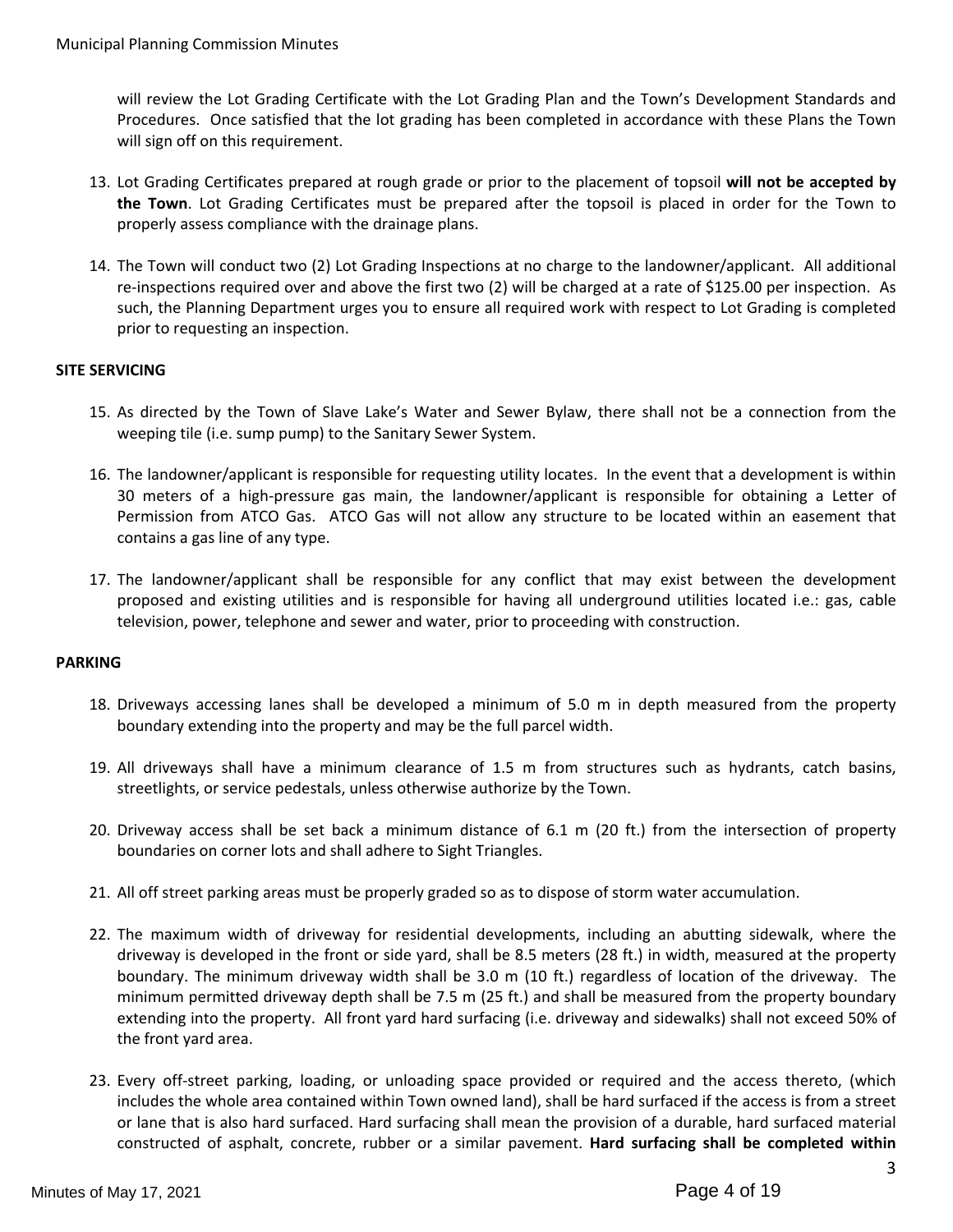## **eighteen (18) months of the date of decision of this development permit.**

#### **LANDSCAPING**

- 24. In accordance with the Town of Slave Lake's current and prevailing Boulevard Bylaw the boulevard area immediately adjacent to your property must be developed and maintained in a turf standard. Please be advised that no rocks, trees, plantings, or structures of any kind are permitted in the boulevard area.
- 25. Fences and retaining walls must not be located on any adjacent Town lands.

## **PUBLIC LANDS**

- 26. The landowner/applicant is responsible for ensuring that all improvements on the lot, such as building, driveway, etc., do not interfere with fire hydrants, storm drains, light standards, or utility easements, etc., and landowner/applicant will be held responsible for damage he or his contractors may cause.
- 27. Prior to construction proceeding, any existing damage to sidewalks, roads or public utility services is to be reported to the Town or the landowner/applicant will be held responsible for damage.
- 28. Any existing public landscaped areas that are damaged during construction are to be repaired to their original condition by the landowner/applicant.

#### **UTILITY RIGHT OF WAYS**

- 29. There is a utility right-of-way located on the subject lands and as such the following items are not permitted to be installed, constructed or planted over or onto the right-of-way: building eaves, structures such as sheds, garages, carports, gazebos, hot tubs, decks, greenhouses, fire pits, etc. and no deep rooting trees or shrubs. This list should not be interpreted as the complete list of items and may include other structures or items not already identified or listed. Please note that the following items are permitted to be installed, constructed, or planted within the right-of-way at the landowner's risk. The permitted items are shallow rooting trees and shrubs, fences, flower beds, gardens, play structures/trampolines, dog houses or any other structure not placed on a permanent foundation**. It must be clearly understood that any plantings or items permitted to be placed within the right-of-way are placed at the OWNER'S RISK. This means if the shallow utility companies must access the right-of-way and the trees, shrubs, play structures, etc. must be removed; the utility company will not be responsible for damage, loss, repair or replacement thereof. The utility companies also reserve the right to trim trees and shrubs or remove them entirely if deemed appropriate by the utility company. Development Deposits will not be refunded until such time as any plantings and/or structures that are not permitted have been removed from the right-of-way.**
- 30. There shall be no trees planted under overhead power lines whether those power lines are located within a right-of-way or a road-right-of-way.

#### **FIRE**

31. The burning of building material and debris on construction site or within the boundaries of the Town is strictly prohibited. Violators will receive a fine.

#### **GENERAL CONDITIONS**

32. The landowner/applicant and any other contractors working on this development are to be properly licensed by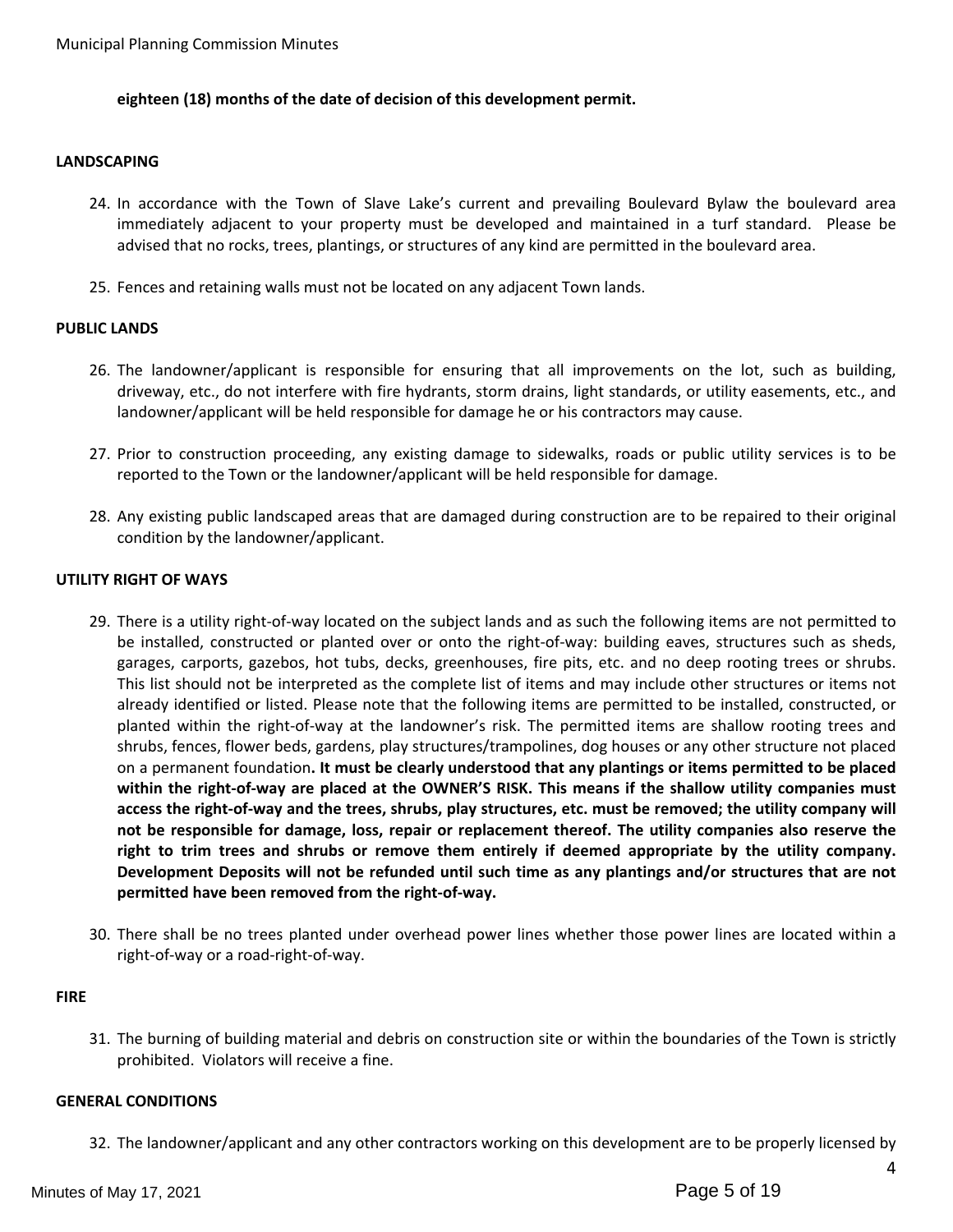the Town and/or the Province.

- 33. The landowner/applicant shall ensure that the construction site remains in a tidy and orderly condition and that construction debris and materials are contained within the boundaries of the parcel and not permitted to scatter to neighbouring parcels.
- 34. The landowner/applicant may be required to enter into a Road Use Agreement with the Town of Slave Lake.

ADDITIONAL NOTES: (not conditions of the Development Permit)

- Development Deposits are refunded **once all of the conditions** of your development permit have been met and are refunded to the individual or company that provided the deposit to the Town.
- Although the Shallow Utility Companies (i.e. ATCO Gas, ATCO Electric, TELUS, etc.) have made allowances for planting within their utility right-of-ways, the Town of Slave Lake will not allow the placement of structures or plantings of any kind within their deep utility right-of-ways. To determine if the utility right-of-way on your property is a shallow or deep utility right-of-way, please contact the Town at 780-849-8004.
- If you require a time extension in order to complete your development, please contact the Planning Department at 780-849-8004.
- Please remember to CALL BEFORE YOU DIG by contacting Alberta 1st Call at 1-800-242-3447 or CLICK BEFORE YOU DIG at [http://albertaonecall.com](http://albertaonecall.com/).
- Second accesses/driveways must be approved by the Municipal Planning Commission.

CARRIED

**b) DP #45.04.21 Dog Island Brewing Discretionary Use Temporary Outdoor Patio Expansion** 

MOVED BY R. King that the Municipal Planning Commission approves Development Permit #45.04.21 for the Temporary Expansion until December 31, 2021 of an Outdoor Patio Associated with an Approved Craft Brewery & Distillery - Minor in the M1 – Light Industrial District on Lot 7, Block 4, Plan 102 4857 located at 200 Balsam Road NE subject to the following conditions.

- 1. If in the progress of work on this development the landowner/applicant desires to change in any way from the terms and conditions of this development permit, he/she shall notify the Town in writing and submit amended drawings, and if necessary, shall apply for a new development permit.
- 2. The Town assumes no responsibility or liability for any inaccuracy, mistake or error of law or fact, which arises from the information supplied by or on behalf of the landowner/applicant.
- 3. If the development authorized by this development permit is not commenced and completed within eighteen (18) months from the date of issuance of this development permit, the permit is deemed to be VOID unless an extension has been granted by the Development Authority or the Municipal Planning Commission. It is the landowner/applicant's responsibility to advise the Town if the development will not be completed within the 18-month time frame and request an extension.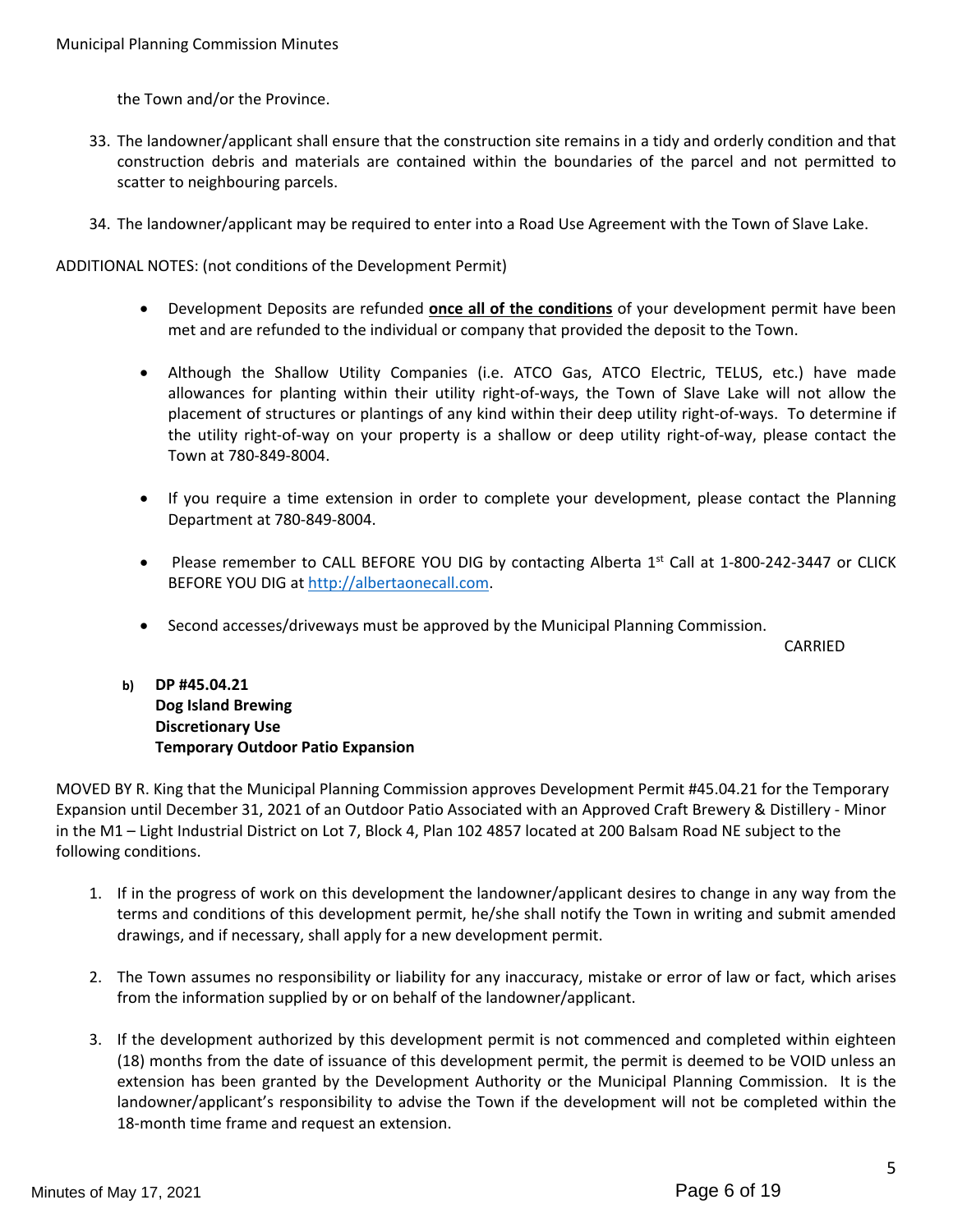4. The Development is to comply with all Municipal, Provincial and Federal Codes and Regulations. The landowner/applicant is to obtain all necessary permits (building, fire, electrical, plumbing gas and other disciplines) required under the authority of the Alberta Safety Codes Act from an accredited agency prior to proceeding with any construction. **A copy of the Building Permit shall be submitted to the Town.** The issuance of this development permit does not exempt the landowner/applicant from any additional requirements or approvals in any of the disciplines.

## **PERMIT COMPLIANCE**

5. The Landowner shall comply with the Town's Development Standards and Procedures, the Town's Policies and Procedures, the Town's municipal bylaws, the Alberta Safety Codes Act, all applicable federal and provincial legislation and any conditions of caveat, covenant, easement, or other instrument registered on title to the lands.

## **SITE PLAN**

6. All structures on site must conform to the submitted and approved Site Plan and must also be in accordance with the requirements of Section 100 of the Land Use Bylaw #22-2007; unless otherwise varied under the issuance of a development permit.

## **PARKING**

- 7. In parking areas and similarly congested locations, curbs and other protective measures shall be used to protect adjacent fences, walls, boulevards and landscaped areas or building(s) on the site or an adjacent site. Barriers are to be installed and maintained on the periphery of parking lots and access aisles to physically restrict vehicle encroachment or overhang onto adjacent roadways.
- 8. The landowner/applicant shall provide 31 on-site parking spaces and 2 on-site loading spaces. All required parking paces shall be located behind the industrial building in the rear parling lot and no parking spaces will be permitted in the front of the side adjacent to the Outdoor Patio.
- 9. Parking areas shall be marked, painted, and signed to the satisfaction of the Development Officer.

## **PUBLIC LANDS**

- 10. The landowner/applicant is responsible for ensuring that all improvements on the lot, such as building, driveway, etc., do not interfere with fire hydrants, storm drains, light standards, or utility easements, etc., and landowner/applicant will be held responsible for damage he or his contractors may cause.
- 11. Prior to construction proceeding, any existing damage to sidewalks, roads or public utility services is to be reported to the Town or the landowner/applicant will be held responsible for damage.
- 12. Any existing public landscaped areas that are damaged during construction are to be repaired to their original condition by the landowner/applicant.

## **GENERAL CONDITIONS**

- 13. The landowner/applicant must construct a barrier to separate customers from the parking area.
- 14. The landowner/applicant and any other contractors working on this development are to be properly licensed by the Town and/or the Province.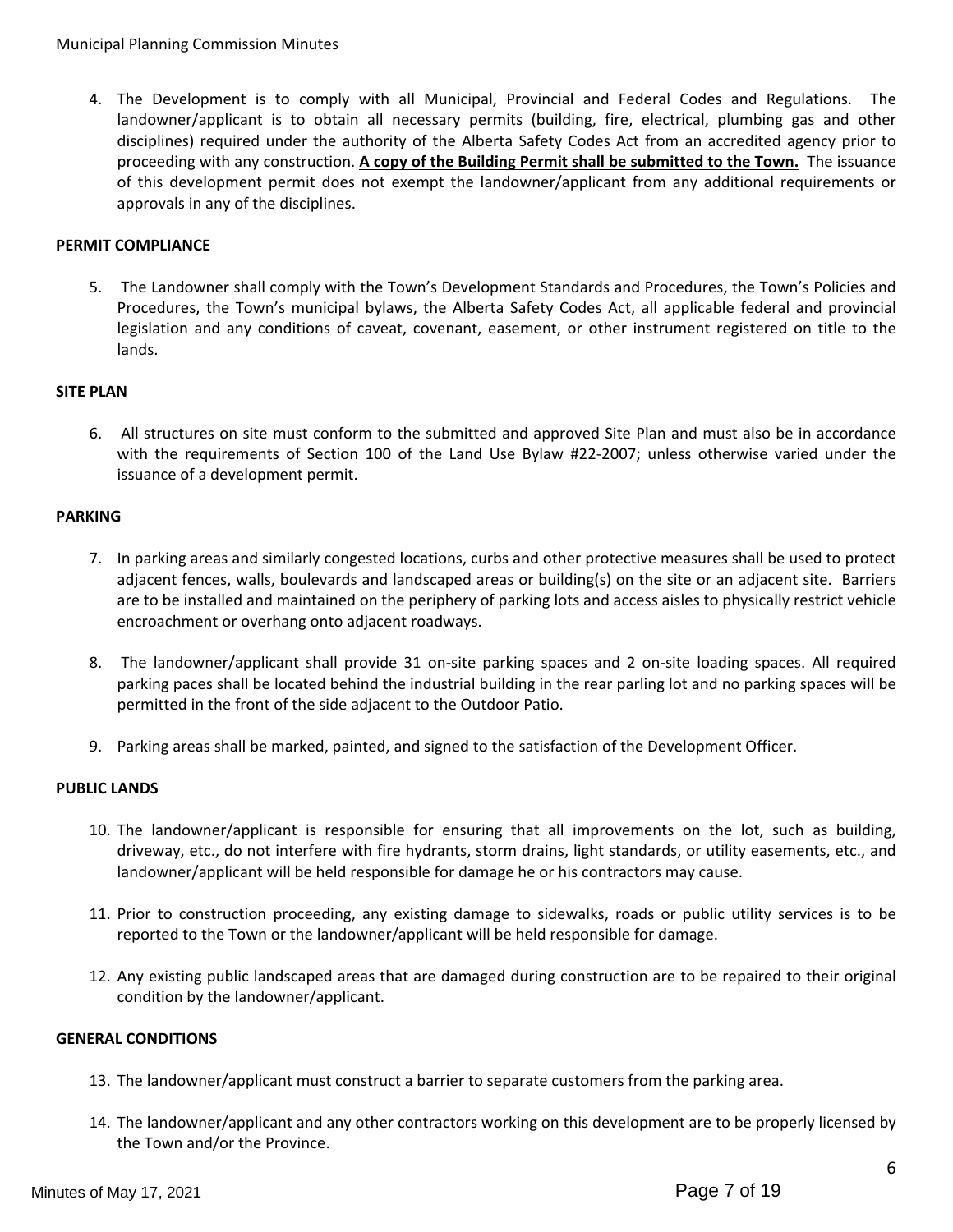15. The landowner/applicant shall ensure that the construction site remains in a tidy and orderly condition and that construction debris and materials are contained within the boundaries of the parcel and not permitted to scatter to neighbouring parcels.

ADDITIONAL NOTES: (not conditions of the Development Permit)

- Although the Shallow Utility Companies (i.e. ATCO Gas, ATCO Electric, TELUS, etc.) have made allowances for planting within their utility right-of-ways, the Town of Slave Lake will not allow the placement of structures or plantings of any kind within their deep utility right-of-ways. To determine if the utility right-of-way on your property is a shallow or deep utility right-of-way, please contact the Town at 780-849-8004.
- Please remember to CALL BEFORE YOU DIG by contacting Alberta 1st Call at 1-800-242-3447 or CLICK BEFORE YOU DIG at [http://albertaonecall.com](http://albertaonecall.com/).

CARRIED

CARRIED

# **c) DP #47.04.21 North of 55 Oilfield Hauling Discretionary Use Security Suite**

- J. Brandle declared a conflict of interest.
- This member conflict removed quorum, and as such a decision would not be able to be voted upon.

MOVED BY S. Torresan-Chykerda that the Municipal Planning Commission defer this report to the next meeting of the MPC.

## **5. Land Use Bylaw/Statutory Plan Amendments**

**a) Bylaw #09-2021 Amend MDP Re-Designation Airport – Regional Commercial**

MOVED BY B. Ferguson that the Municipal Planning Commission supports Bylaw #09-2021.

CARRIED

**b) Bylaw #10-2021 Amend LUB Re-Designation M3 – RR1**

MOVED BY J. Brandle that the Municipal Planning Commission supports Bylaw #10-2021.

CARRIED

**c) Bylaw 2021-13 MD 124 LUB Amendment Re-zoning from CR1 to RF**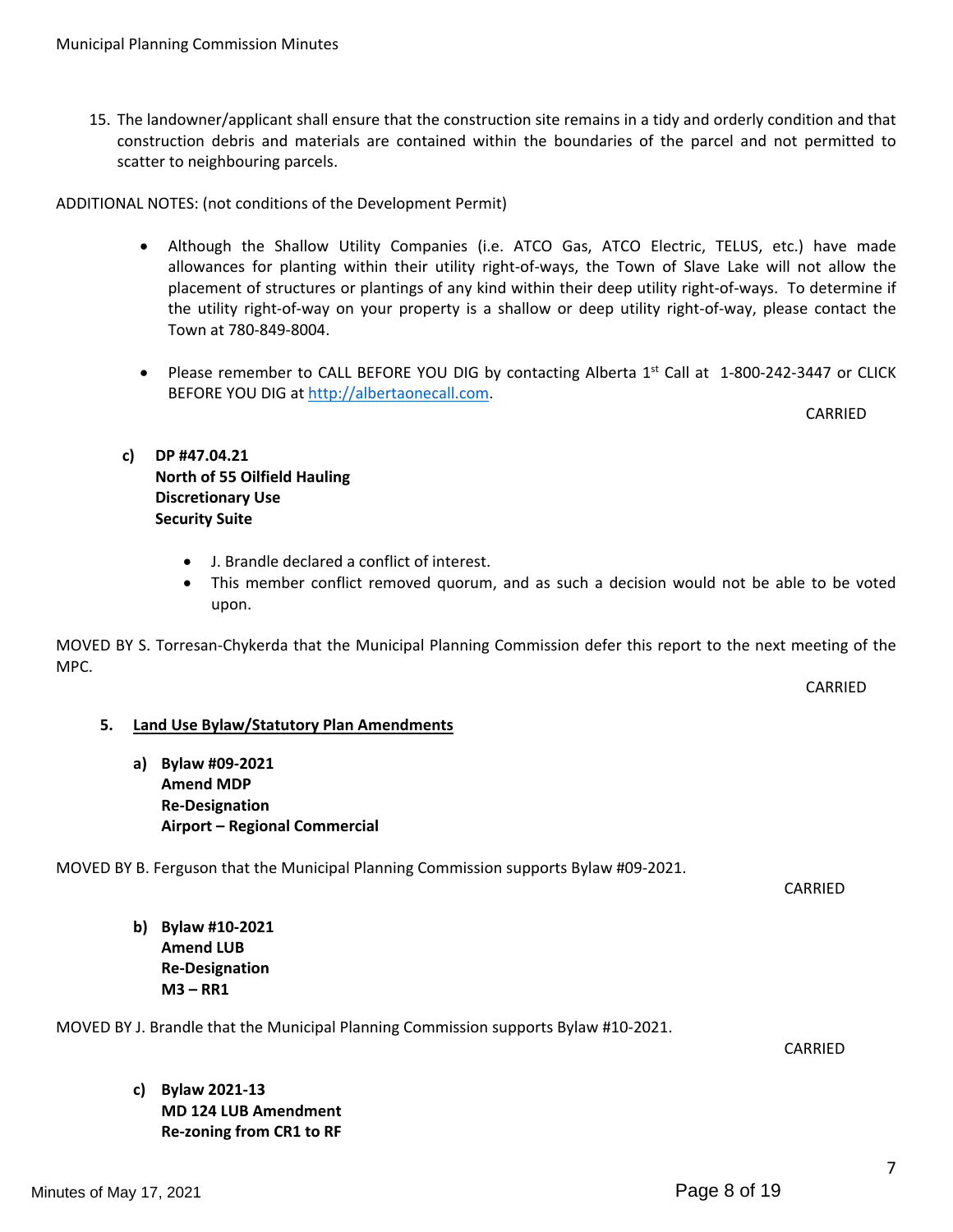MOVED BY R. King that the Municipal Planning Commission directs Administration to send a letter to the Municipal District of Lesser Slave River No. 124 indicating that the Town of Slave Lake has no concerns with the proposed Land Use Bylaw Amendment Bylaw #2021-13.

# **6. Proposed Subdivisions**

- **7. Other Business**
	- **a) Building Value Report April 2021**

MOVED BY S. Torresan-Chykerda to accept the April Building Value Report as presented.

CARRIED

## **8. MPC Development Concerns**

## **9. Meeting Review**

A Special Meeting is scheduled for May 31, 2021 at 5:00 pm in Council Chambers. Next regularly scheduled meeting is June 5, 2021.

\_\_\_\_\_\_\_\_\_\_\_\_\_\_\_\_\_\_\_\_\_\_\_\_\_\_\_\_\_\_\_\_\_\_\_\_\_\_\_\_\_\_\_\_\_\_\_\_\_\_\_\_\_\_\_ \_\_\_\_\_\_\_\_\_\_\_\_\_\_\_\_\_\_\_\_\_\_\_\_\_\_\_\_\_\_\_\_

**Adjournment:** Meeting adjourned at 5:26 pm

Recorder: Samantha Dyck Minutes Prepared by: Samantha Dyck

Chairperson Date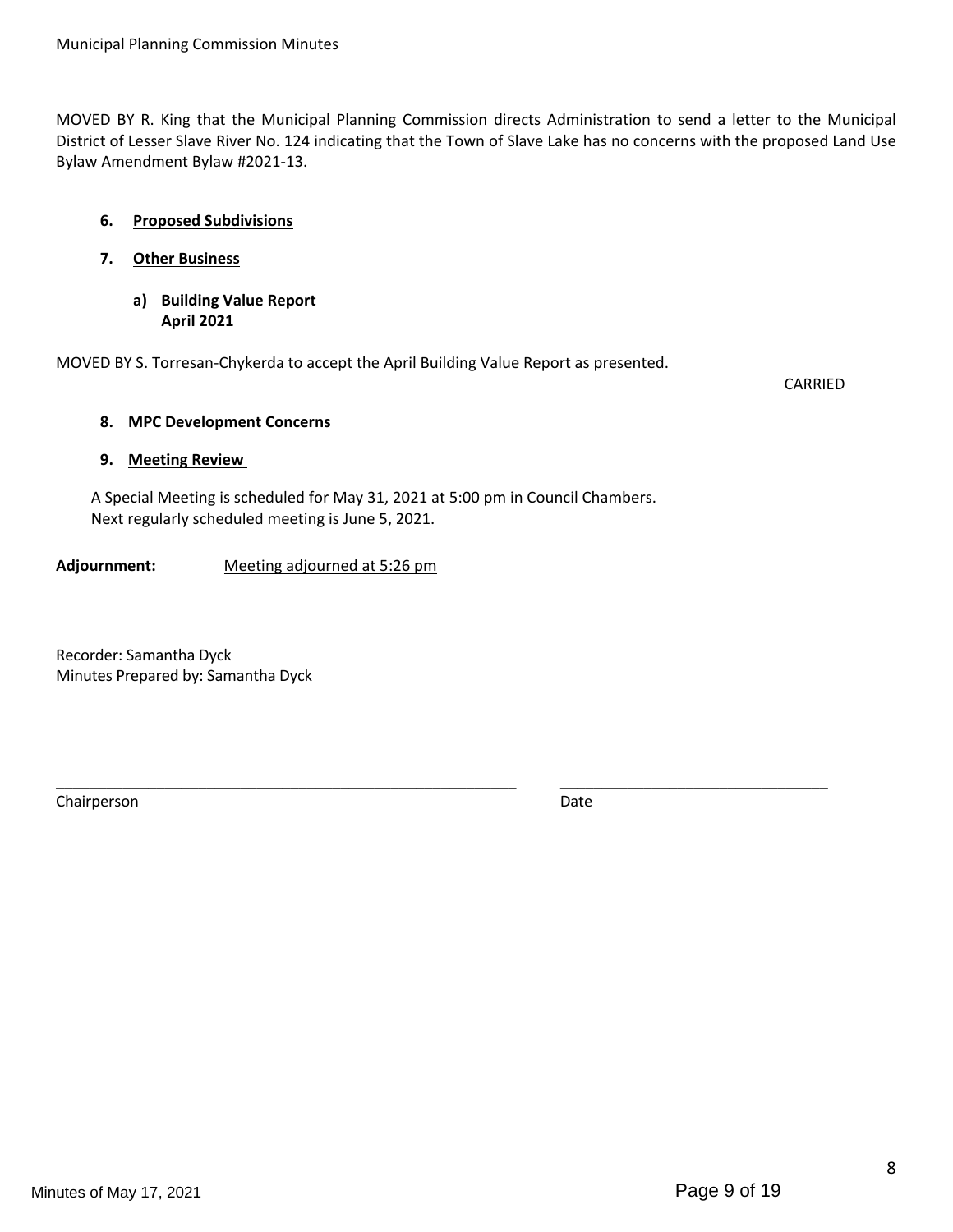

## REPORT TO THE MUNICIPAL PLANNING COMMISSION MEETING OF May 3, 2021

| <b>FROM:</b> | Samantha Dyck                                        | <b>DATE: April 28, 2021</b> |
|--------------|------------------------------------------------------|-----------------------------|
|              | <b>Acting Director of Planning &amp; Development</b> |                             |

SUBJECT: Discretionary Use "Security Suite"

FILE: DP#47.04.21

# **PURPOSE**

The purpose of this repor<sup>t</sup> is for the Municipal Planning Commission to consider the application for a Security Suite at 500 Birch Road NE located on Lot 5, Block 2, Plan 792 0412 in the M1 – Light Industrial District.

# BACKGROUND

Name of Applicant: North of 55 Oilfield Hauling Ltd.

- Name of Owner: Porter Development Ltd.
- Proposal: That the Municipal Planning Commission considers an application for <sup>a</sup> Security Suite.
- Legal Description: Lot 5, Block 2, Plan 792 0412
- Civic Address: 500 Birch Road NE
- Existing Land Use: M1 – Light Industrial District
- Land Use Bylaw: In accordance with Section 3 of the Land Use Bylaw #22-2007 Security Suite means <sup>a</sup> single dwelling unit contained within <sup>a</sup> main industrial building, used specifically for <sup>a</sup> person employed on the property for the protection and maintenance of the industrial development. A security suite shall not exceed 50m<del>°</del> in area and only one living accommodation shall be allowed per property.

In accordance with Section 101 of the Land Use Bylaw #22-2007, "Security Suite" is listed as <sup>a</sup> discretionary use and must be considered by the MPC.

## **DISCUSSION**

The applicant is in the process of purchasing the above-noted property. In doing their due diligence they contacted the Planning Department to see what they needed to do to have <sup>a</sup>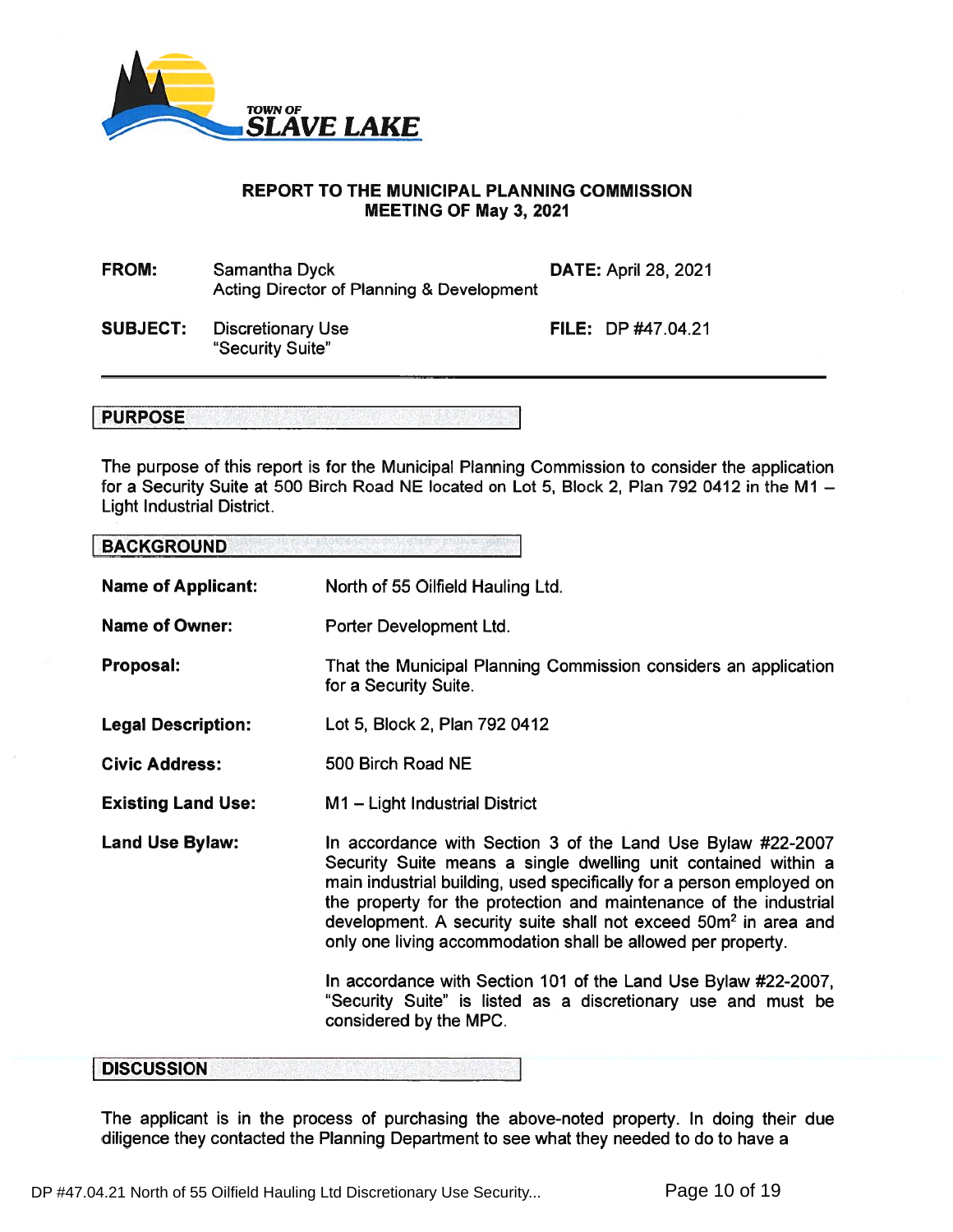Security person living in the suite on site. The Planning Department had no record of <sup>a</sup> Security Suite being approve<sup>d</sup> for the site and advised them that they would first need to have the suite approve<sup>d</sup> by the Municipal Planning Commission. Once approved, they may use the suite for the purpose of security and would need to continually provide the current employee name to the Planning Department.

The suite meets with the Land Use Bylaw #22-2007 regulations as the maximum size it could be is 50m² and the suite is 49.23m². This approval is the first step, the applicant will still need to get the suite inspected by Safety Codes. With the current issues of theft in the area, it seems sensible that companies would want someone on-site to provide security.

| <b>OPTIONS</b>   |                                                                 |
|------------------|-----------------------------------------------------------------|
| <b>Option 1:</b> |                                                                 |
|                  | The Municipal Planning Commission could refuse the application. |

Positive Consequences:

Negative Consequences:

 $\bullet$   $\;$  An illegal security suite may be established at these premises

Option 2: The Municipal Planning Commission could approve the application.

Positive Consequences:

• A legal security suite that meets with the Land Use Bylaw and other provincial regulations will be established.

Negative Consequences:

RECOMMENDATION

The propose<sup>d</sup> security suite meets with the requirements of the Land Use Bylaw and will provide a much-needed amenity for the business. Further, as there are other developments of this nature in the industrial area, we are not anticipating any negative impacts on the neighbors.

The Planning Department has no concerns with this application at this time and recommends the MPC approve Development Permit #47.04.21.

# MOTION REQUESTED

The Municipal Planning Commission approves Development Permit #47.04.21 for a Security Suite in the Ml — Light Industrial District on Lot 5, Block 2, Plan 792 0412 located at 500 Birch Road NE subject to the following conditions.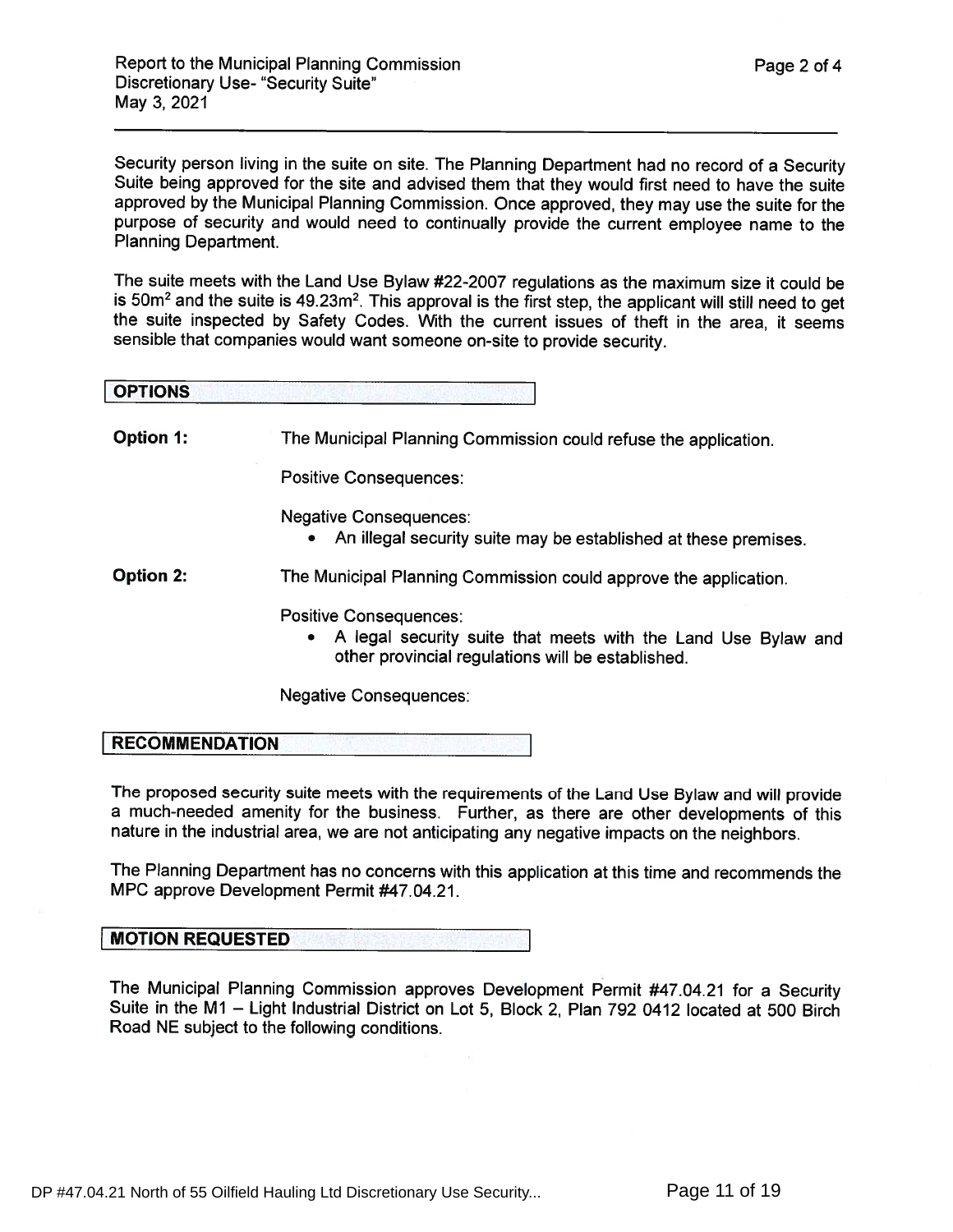#### SECURITY SUITE

- 1. Security Suite mean <sup>a</sup> single dwelling unit contained within <sup>a</sup> main industrial building, used specifically for <sup>a</sup> person employed on the property for the protection and maintenance of the industrial development.
- 2. A Security Suite shall not exceed 50m<sup>2</sup> (538ft<sup>2</sup>) in area and only one living accommodation shall be allowed per property.
- 3. The applicant shall ensure that the Town is provided with the current employee's name at all times and they shall remit the employee's name to  $planning@slavelake.ca$  each time there is an employee change.

#### **GENERAL**

- 4. The Town assumes no responsibility or liability for any inaccuracy, mistake or error of law or fact, which arises from the information supplied by or on behalf of the landowner/applicant.
- 5. The Development is to comply with all Municipal, Provincial and Federal Codes and Regulations. The landowner/applicant is to obtain all necessary permits (building, fire, electrical, plumbing gas and other disciplines) required under the authority of the Alberta Safety Codes Act from an accredited agency prior to proceeding with any construction. A copy of the Building Permit shall be submitted to the Town. The issuance of this development permit does not exemp<sup>t</sup> the landowner/applicant from any additional requirements or approvals in any of the disciplines.
- 6. The applicant is required to submit <sup>a</sup> Final Inspection Report of the Security Suite prior to occupancy.
- 7. The Landowner shall comply with the Town's Development Standards and Procedures, the Town's Policies and Procedures, the Town's municipal bylaws, the Alberta Safety Codes Act, all applicable federal and provincial legislation and any conditions of caveat, covenant, easement, or other instrument registered on title to the lands.
- 8. All structures on site must conform to the submitted and approved Site Plan and must also be in accordance with the requirements of Section 100 of the Land Use Bylaw #22- 2007; unless otherwise varied under the issuance of <sup>a</sup> development permit.
- 9. The landowner/applicant is responsible for ensuring that all improvements on the lot, such as building, driveway, etc., do not interfere with fire hydrants, storm drains, light standards, or utility easements, etc., and landowner/applicant will be held responsible for damage he or his contractors may cause.
- 10. Prior to construction proceeding, any existing damage to sidewalks, roads or public utility services is to be reported to the Town or the landowner/applicant will be held responsible for damage.
- 11. The landowner/applicant and any other contractors working on this development are to be properly licensed by the Town and/or the Province.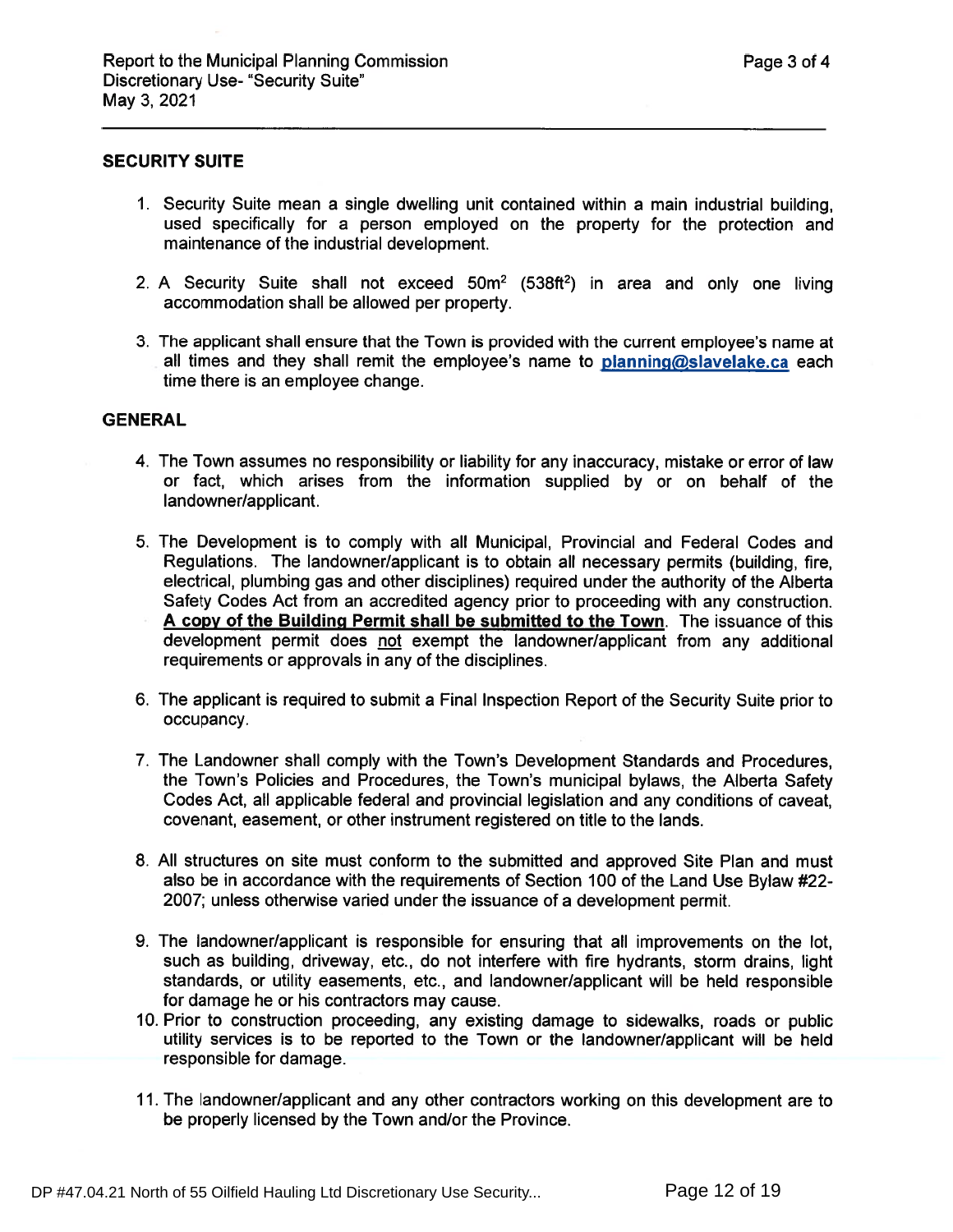12. The landowner/applicant shall ensure that the construction site remains in <sup>a</sup> tidy and orderly condition and that construction debris and materials are contained within the boundaries of the parcel and not permitted to scatter to neighbouring parcels.

# Attachments:

- 1.Application
- 2.2. Location Map

Report Submitted:

/// $\theta$ 7, V/i

**Samantha Dyck** Acting Director of Planning & Development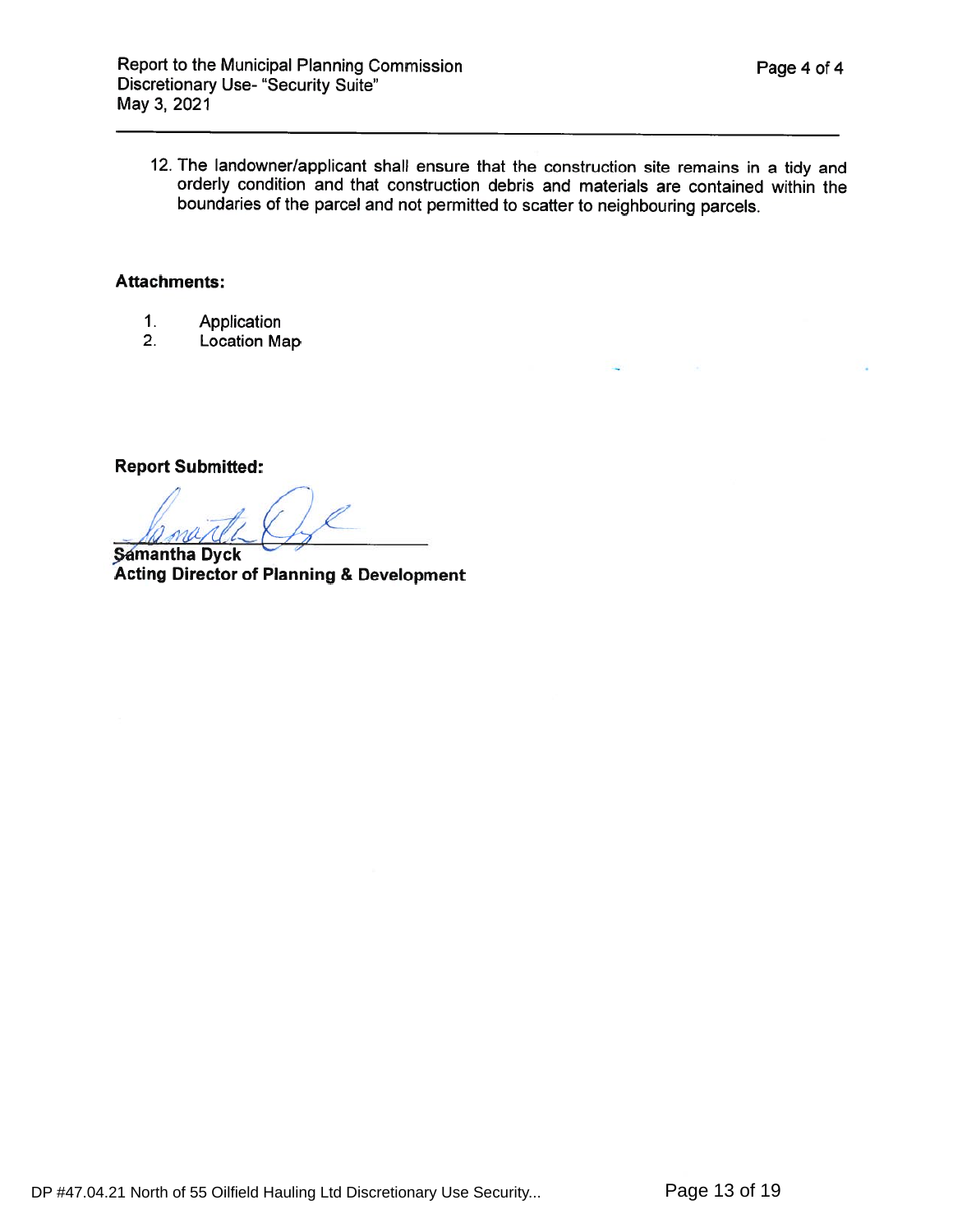

| Development Permit #          | 47.04.01 |
|-------------------------------|----------|
| Application Date: Conil 26/21 |          |

# APPLICATION FOR INDUSTRIAL, COMMERCIAL or INSTITUTIONAL DEVELOPMENT PERMIT

| $\mathbf{1}$ | <b>GENERAL INFORMATION:</b><br>(Please complete contact information on the second page)                                                  |                                                                                                                         |
|--------------|------------------------------------------------------------------------------------------------------------------------------------------|-------------------------------------------------------------------------------------------------------------------------|
|              | Landowner: PORTER Developments LTD.                                                                                                      |                                                                                                                         |
|              |                                                                                                                                          | Applicant: North of 55 OILFIELD Hauling LTD.                                                                            |
| 2.           | <b>PROPERTY:</b>                                                                                                                         |                                                                                                                         |
|              |                                                                                                                                          | Address to be Developed: 500 Birch Road NE, SLAVE LAKE,<br>AB                                                           |
|              |                                                                                                                                          | $-W5$                                                                                                                   |
|              | Land Use District $\mathcal{M}$ $\mathcal{M}$ Roll #                                                                                     | Qtr.<br>Sec.<br>Twp.<br>Rge.                                                                                            |
|              |                                                                                                                                          |                                                                                                                         |
| 3.           | TYPE OF DEVELOPMENT AND/OR USE:                                                                                                          |                                                                                                                         |
|              | <b>Commercial Building</b><br>R<br><b>Industrial Building</b><br>ħ<br><b>Institutional Building</b><br>Sea Cans & Containment Area<br>J. | Landscaping/Stripping/Clearing<br>Renovation<br><b>Addition to a Building</b><br>Logging                                |
|              |                                                                                                                                          | Please include a description of your proposed development: _____________________                                        |
|              |                                                                                                                                          | Legatizing Security Suite                                                                                               |
| 4.           | FEES, DEPOSITS, ETC.:                                                                                                                    |                                                                                                                         |
|              | \$ 200.00<br><b>Application Fee</b>                                                                                                      | Note: Only the application fees are payable at time of                                                                  |
|              | <b>Development Deposit</b>                                                                                                               | application. The Offsite Levies and other fees/charges may<br>be paid by post-dated cheque and cashed at the end of the |
|              | Offsite Levies                                                                                                                           | Development Permit appeal period. The Development                                                                       |
|              | <b>Intersection/Road Charges</b>                                                                                                         | Deposit may also be paid by Letter of Credit.                                                                           |
|              | Variance                                                                                                                                 | The Development Deposit is refunded upon satisfactory                                                                   |
|              | Ś<br>Other (                                                                                                                             | completion of all the conditions of the Development<br>Permit.                                                          |

Should you have any questions about your permit, we would be happy to assist you.

O FORD HUMAN SHARLSW

Total

Revised on January 13, 2021

 $sJVD$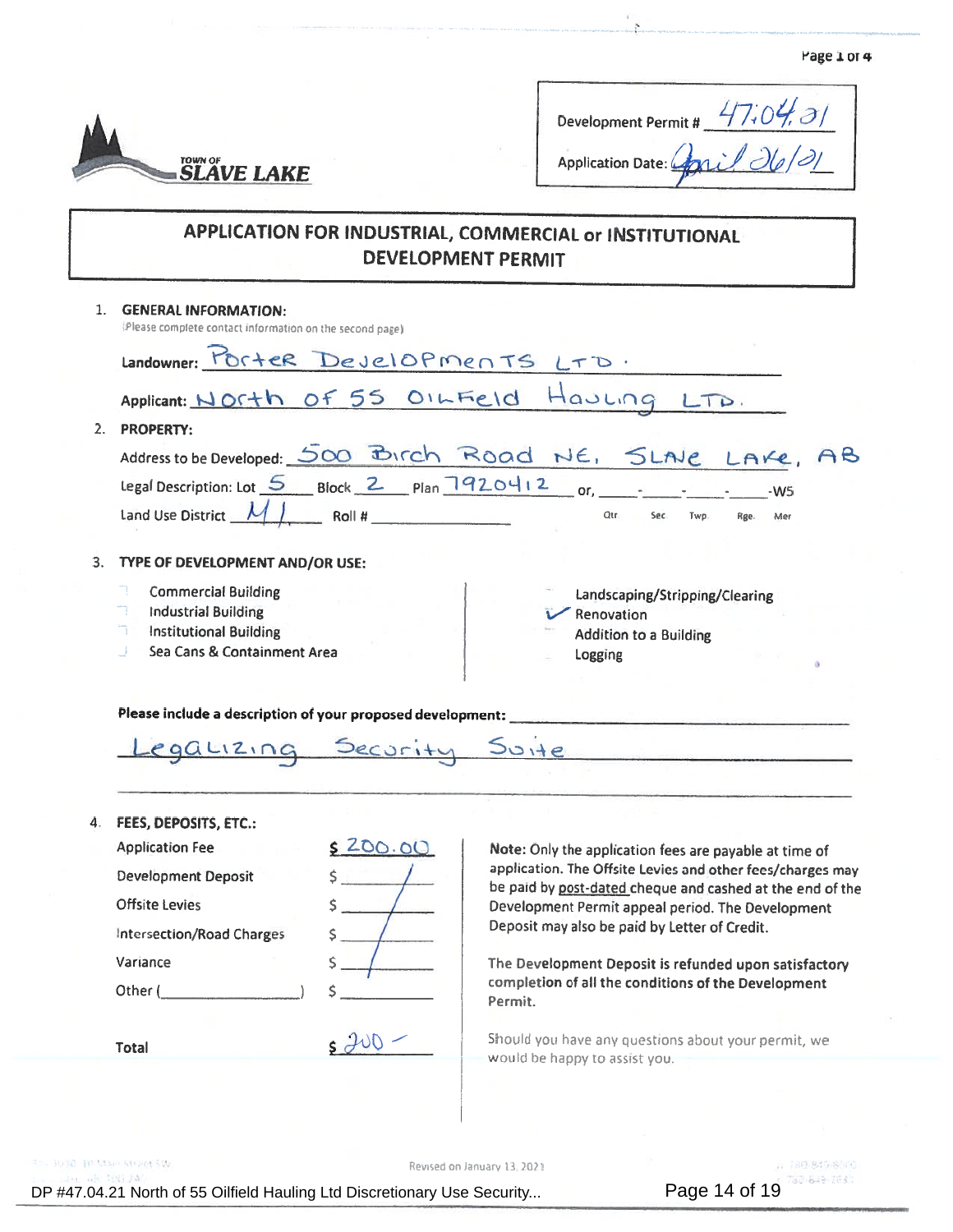| Page 2 of 4 |  |  |  |
|-------------|--|--|--|
|-------------|--|--|--|

|                                                            |  | Page 2 of 4 |
|------------------------------------------------------------|--|-------------|
| <b>CONTACT INFORMATION</b>                                 |  |             |
| Applicant: North OF 55 OILField Hauling LTd.               |  |             |
| Mailing Address: BOX 618                                   |  |             |
| Town/City: SLAK LAVE Province: AB Postal Code: 1062AD      |  |             |
| Phone: 180 849 4333 Fax: Cell/Alternate: 780 843 6754      |  |             |
| Email: INFOC MORTH OF 55.CO                                |  |             |
|                                                            |  |             |
|                                                            |  |             |
| (If Different Than Above)                                  |  |             |
| Landowner: PORTER Developments LTD.                        |  |             |
| Mailing Address: 50356 RR 235                              |  |             |
|                                                            |  |             |
| Town/City: Leduc County Province: AB postal Code: Tyx OM / |  |             |

The personal information is being collected under the authority of the Municipal Government Act M-26 and will be used for administering the affairs of the Town of Slave Lake and provision of services. It is protected by the privacy provisions of the Freedom of Information and Protection of Privacy Act. If you have any questions about the collection, contact the Town of Slave Lake FOIP Coordinator.

- <sup>I</sup> hereby acknowledge and understand that <sup>a</sup> Development Permit comes into effect <sup>21</sup> days after the date of decision of the Development Authority.
- • The Land Use Bylaw provides that any person claiming to be affected by <sup>a</sup> decision of the Development Authority may appea<sup>l</sup> to the Subdivision and Development Appeal Board within <sup>21</sup> days of the date of decision.
- •I hereby agree that, should I not appeal the conditions of the approval of the DEVELOPMENT AUTHORITY within <sup>21</sup> days from the date of the decision, <sup>I</sup> will undertake to perform, fulfill and abide by all conditions of the Development Permit.
- •**I understand that I may be required to obtain permits pursuant to the Alberta Safety Codes Act.**

Cory

Name of Landowner (Please Print in Block Letters) Signature of Landowner **Signature Landowner Prince Container** 

Name of Applicant (Please Print in Block Letters) Signature of Applicant National School Date

1April 23, 2021<br>April 23, 2021

Revised on January 13, 2021.

DP #47.04.21 North of 55 Oilfield Hauling Ltd Discretionary Use Security...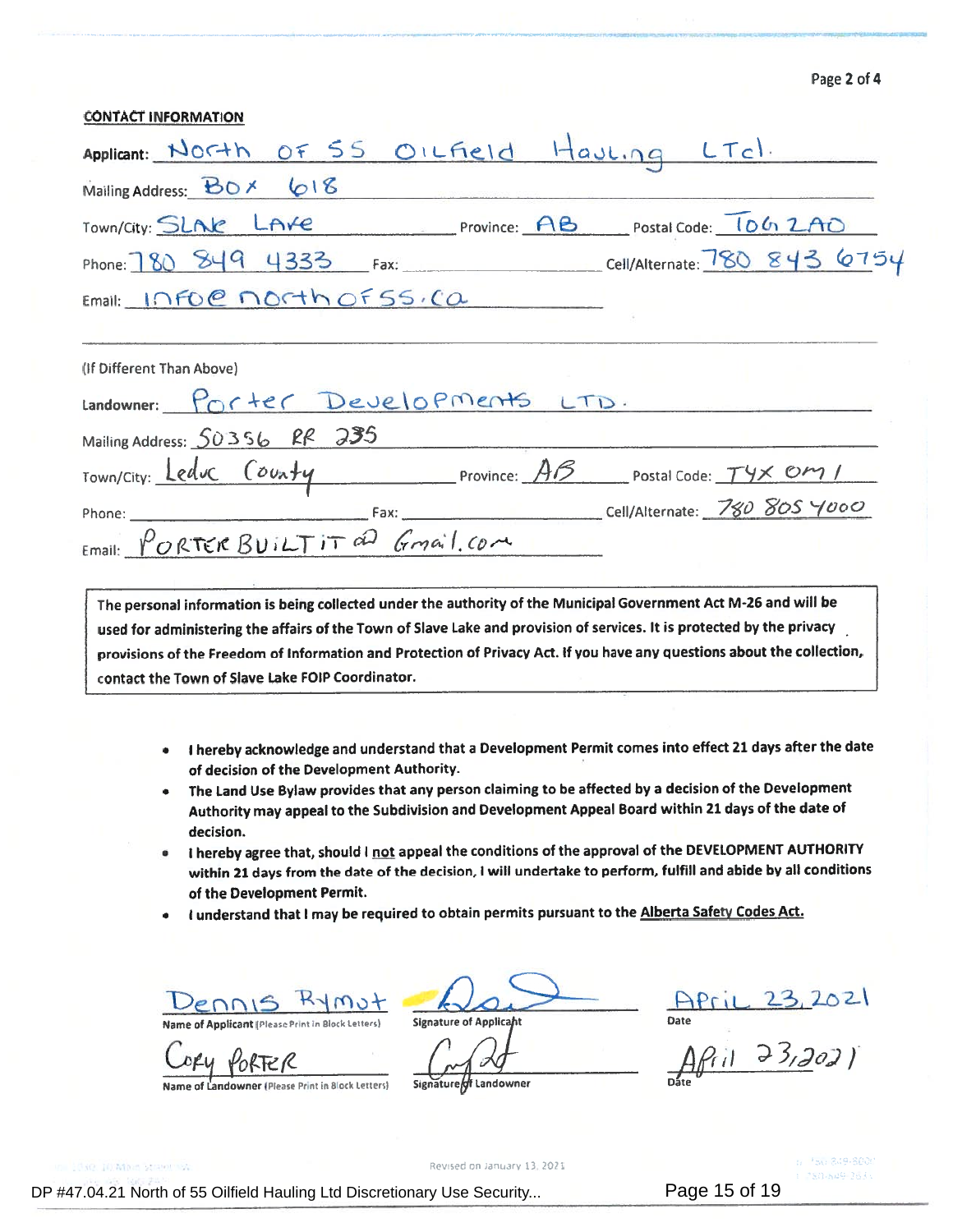#### 5. CONSENT TO ELECTRONIC NOTIFICATION:

**PY** 

<sup>I</sup> consent to receive documents from the Planning Department by electronic means and have provided the following e-mail address to be used by the Town for that purpose.

E-mail address to be used:  $\bigcap$   $\leftarrow$   $\circ$  $non+h$  of  $55.00$ 

Vorter

Landowner's Name (printed)

Landowher's Signature

Applicant's Signature

 $D_{2}$ 

Date

Pennis Kymot

Applicant's Name (printed)

 $Pf1L$   $23,202$ Date

 $23207$ 

6. RIGHT OF ENTRY:

RIGHT OF ENTRY BY AN AUTHORIZED PERSON OF THE TOWN OF SLAVE LAKE FOR THE PURPOSES OF SITE INSPECTIONS OF THE LAND AFFECTED BY A PROPOSED DEVELOPMENT PERMIT APPLICATION.



I DO NOT D

GIVE CONSENT FOR AN AUTHORIZED PERSON(S) OF THE TOWN OF SLAVE LAKE TO ENTER UPON THE LAND THAT IS SUBJECT TO A DEVELOPMENT PERMIT APPLICATION FOR THE PURPOSES OF MAKING A SITE INSPECTION IN ORDER TO:

- . PRE-DEVELOPMENT INSPECTION(S) EVALUATE THE SITE WITH THE PROPOSED DEVELOPMENT
- LOT GRADING INSPECTION(S) EVALUATE THE LOT GRADING ON SITE

OR

• FINAL DEVELOPMENT COMPLETION INSPECTION(S) CONFIRM ALL CONDITIONS OF THE DEVELOPMENT PERMIT HAVE BEEN MET.

All inspections will be conducted during regular business hours i.e. Monday to Friday from 8:00 am to 4:30 pm. You are not required to be presen<sup>t</sup> during these inspections however you may be presen<sup>t</sup> if you so choose. The Planning Department will not be entering into any structures at any time and will not be conducting inspections for any other reason(s) than those specified above. However, if this application is for an Apartment, a Secondary Suite, a Security Suite or a Bunkhouse the Planning Department will conduct an inspection of the interior of these developments.

Please be advised that if consent is given, the Planning Department will not provide further notice before conducting these inspections.

rch Road Slave lake  $500$  $B$ *irch* SUBJECT LAND: CIVIC ADDRESS PORTER Lag2+ April 23 2021  $0$ Ru Landowner's Name (printed) Landowner's Signature Date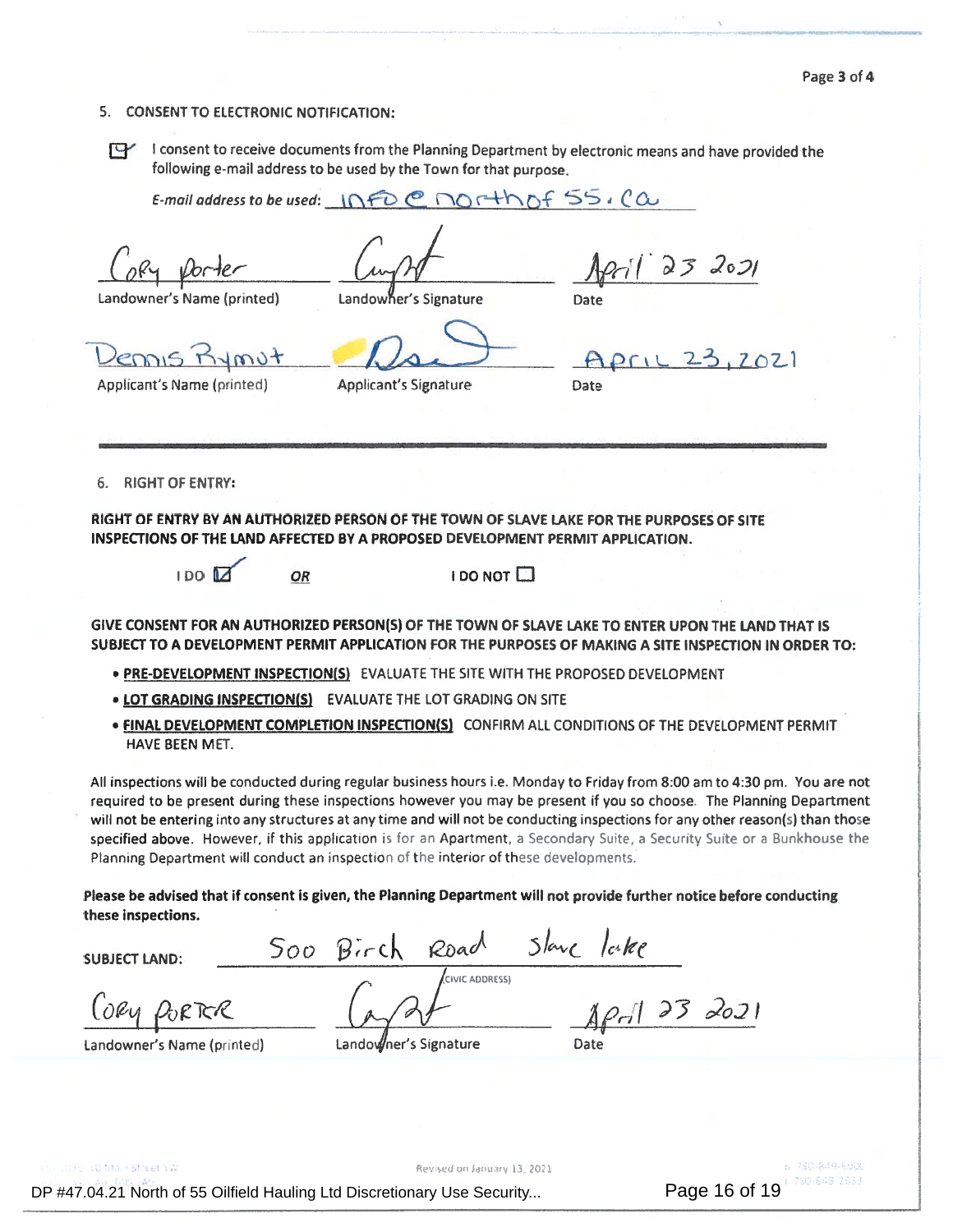#### 7. APPLICATION REQUIREMENTS CHECKLIST:

#### ONE (1) SET OF PLANS, PAPER AND DIGITAL COPY SHOWING THE FOLLOWING:

- Site Plan, Scale 1:200 minimum Illustrating distances and dimensions as follows:
	- Side Yard Setback
	- Front Yard Setback
	- Rear Yard Setback
	- Separation Distance between buildings on site including landing, decks and stairs
	- Location of Driveway and Dimensions
	- •Location of Sidewalk(s) and Dimensions
- Exterior Elevations (Height of Structure)
- Complete set of Plans (Blue Prints) in paper and digital form
- Location of Existing and Proposed Municipal and Private Improvements

Some of these requirements may not be necessary for all applications. Please consult with the Development Officer for the requirements for your application. TION REQUIREMENTS CHECKLIST:<br>
SET OF PLANS, PAPER AND DIGITAL COPY SHOWING THE FOLLO<br>
Plan, Scale 1:200 minimum Illustrating distances and dimension:<br>
Side Yard Setback<br>
Front Yard Setback<br>
Front Yard Setback<br>
Rear Yard S

To ensure your application is finished <sup>p</sup>lease complete the pertinent checklist for the development you are proposing. The following items are required in addition to those listed in #7:

#### 8. COMMERCIAL/INDUSTRIAL/INSTITUTIONAL BUILDING

- Estimated Cost of Project: \$
- Estimated Completion Date:  $J_0[i]$ , 2021

#### 9. PROPOSED PARCEL COVERAGE:

#### LO. **PARKING PLAN**

- Total Number of Proposed Parking Stalls:
- Total Number of Loading Stalls:
- Parking Plan includes dimensions of Parking Stalls and Maneuvering Aisles? (circle one) Y or N
- Parking Plans includes access to the site? (circle *one*) Y or N
- A Parking Lot Lighting Plan has been provided? (circle one) Y or N
- 11. Screening and Fencing is proposed? (circle one) Y or N
- 12. A Landscaping Plan has been provided? (circle one) <sup>Y</sup> or <sup>N</sup>
- 13. A Site Servicing Plan has been provided? (circle one) Y or N
- 14. A Lot Grading Plan has been provided? (circle one) Y or N
- 15. A Garbage Containment Area has been shown on the Site Plan? (circle one) Y or N

#### 16. SIGNS

- a) Type of Sign(s)
- b) Size of Sign(s)
- c) Location of Sign(s)
- d) Number of Signs required
- e) Are the Sign(s) illuminated? (circle one) Y or N
- f) Do the Sign(s) contain digital components? (circle one) <sup>V</sup> or <sup>N</sup>
- g) Please attach <sup>a</sup> Sketch and/or Pictures of the Signs

Market Art Adams Creams (AP)

on January 13, 2021

 $= 9.81 - 10.54 - 9.00$ 747 AU4 7431 Page 17 of 19

DP #47.04.21 North of 55 Oilfield Hauling Ltd Discretionary Use Security...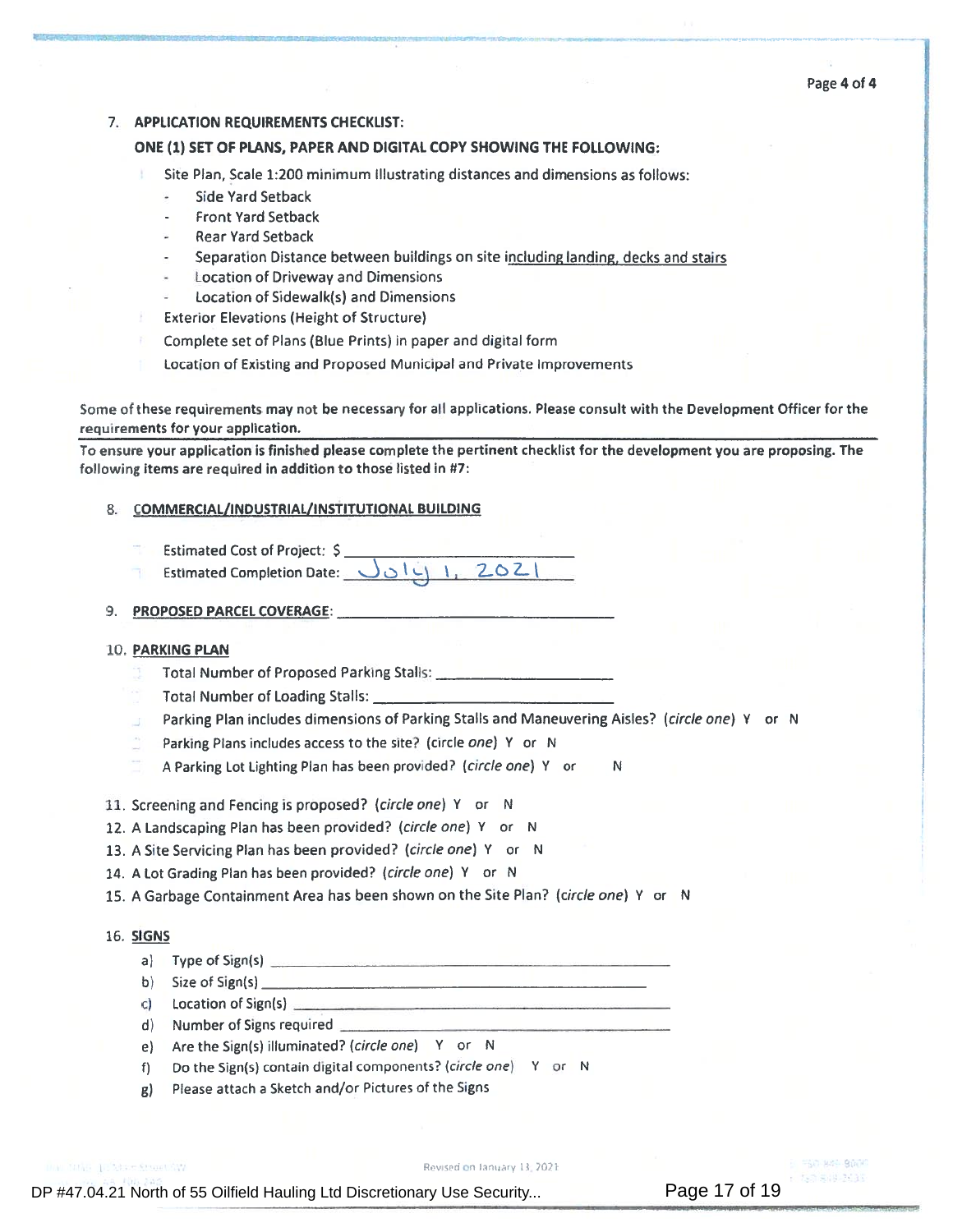$80 - 4$  Washroom  $\mathcal{O}$  $10^{1}$ Q Closet Storage  $\bigcirc$ 区 **external** S  $Bedrow$ Kitchen a<br>D  $\mathcal{E}$  $4951$ 5309  $\overline{\Theta}$ **I**  $\frac{1}{\Phi}$ P Œ DP #47.04.21 North of 55 Oilfield Hauling Ltd Discretionary Use Security... Page 18 of 19